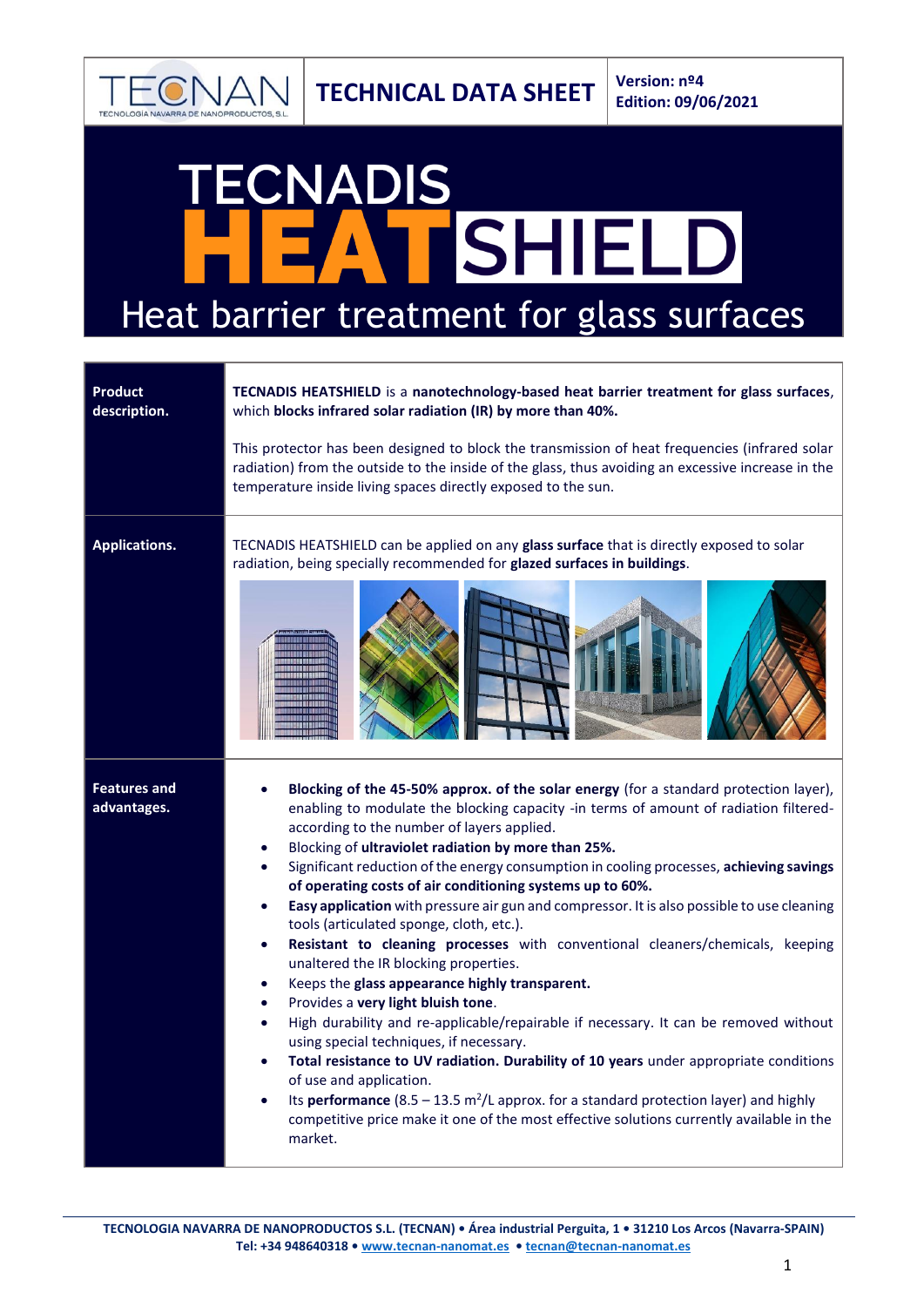

## CNADIS SHIELD  $\boldsymbol{\Lambda}$ Heat barrier treatment for glass surfaces

| <b>Product</b><br>information.<br><b>Composition and</b><br>physic-chemical<br>properties. | The product is based on a dispersion of nanoparticles treated with active agents, plus other<br>additional compounds for the complete formulation, in a base of organic solvent (isopropanol<br>and ethanol).<br>Colour: Bluish.<br>$\bullet$<br>Standard packaging: 1L, 5L and 25L.<br>$\bullet$<br>Active ingredients: <35% wt<br>$\bullet$<br>Volatile Organic Content (VOC): >50% wt<br>$\bullet$<br>Density: 0,886 g/ml<br>$\bullet$<br>Viscosity: 7,34 cP<br>$\bullet$<br>Boiling point: 83ºC<br>$\bullet$<br>Solvent: Isopropanol and 2-butoxiethanol<br>$\bullet$                                                                                                                                                                                                                                                                                                                                                                                                                                                                                                                                                                                                                                                                                                                                                                                                                                                                                                                                                                                                                                                                                                                                                                                                                                                                                                                                                                                                                                                                   |
|--------------------------------------------------------------------------------------------|---------------------------------------------------------------------------------------------------------------------------------------------------------------------------------------------------------------------------------------------------------------------------------------------------------------------------------------------------------------------------------------------------------------------------------------------------------------------------------------------------------------------------------------------------------------------------------------------------------------------------------------------------------------------------------------------------------------------------------------------------------------------------------------------------------------------------------------------------------------------------------------------------------------------------------------------------------------------------------------------------------------------------------------------------------------------------------------------------------------------------------------------------------------------------------------------------------------------------------------------------------------------------------------------------------------------------------------------------------------------------------------------------------------------------------------------------------------------------------------------------------------------------------------------------------------------------------------------------------------------------------------------------------------------------------------------------------------------------------------------------------------------------------------------------------------------------------------------------------------------------------------------------------------------------------------------------------------------------------------------------------------------------------------------|
| How to use.                                                                                | 1. SURFACE PREPARATION: Surface must be totally clean and dry before application. For a<br>proper preparation of the glass, it is essential to carry out a thorough cleaning using an<br>abrasive-type polisher* with microparticles, spreading it over the surface with the help of<br>a scouring pad that does not scratch the glass or and industrial polishing-machine in the<br>case of large surfaces. Once the polisher is spread, remove it with the help of a "T" type<br>cleaning tool, spraying the surface with water to facilitate the process. Finally, clean the<br>entire surface with ethanol and dry until it is completely transparent.<br>*Instead of an abrasive-type polisher, it is also possible to use a powerful detergent for<br>surface preparation or other types of thorough cleaning. However, it is always<br>recommended to finish the process by cleaning the surface with alcohol (ethanol or<br>isopropanol).<br>2. PRODUCT APPLICATION: Spray the product evenly over the glass, avoiding excesses or<br>sagging of the product as much as possible. As a standard application, a light first coat<br>working as a primer with high air pressure, followed by two coats of higher dosage of the<br>product is recommended. For its application, it is also recommended to use a "Trans-tech"<br>type paint gun with filter in the feed.<br>For recommendation of spray gun's application parameters refer to "instruction manual".<br>3. SURFACE DRYING: the drying/curing conditions are as follows:<br>Drying time: 6 hours. The product will be quite dry in case of rain weather incidents<br>$\bullet$<br>after 6 hours from application. If rainy conditions occur during the drying time, the<br>treated surface must be protected.<br>Curing time: 24 hours. Do not subject to abrasion or cleaning of any kind during the<br>$\bullet$<br>following 24 hours after its application. From this time, the product is resistant to<br>cleaning processes with conventional detergents/chemicals. |

**TECNOLOGIA NAVARRA DE NANOPRODUCTOS S.L. (TECNAN) • Área industrial Perguita, 1 • 31210 Los Arcos (Navarra-SPAIN) Tel: +34 948640318 • [www.tecnan-nanomat.es](http://www.tecnan-nanomat.es/) • [tecnan@tecnan-nanomat.es](mailto:tecnan@tecnan-nanomat.es)**